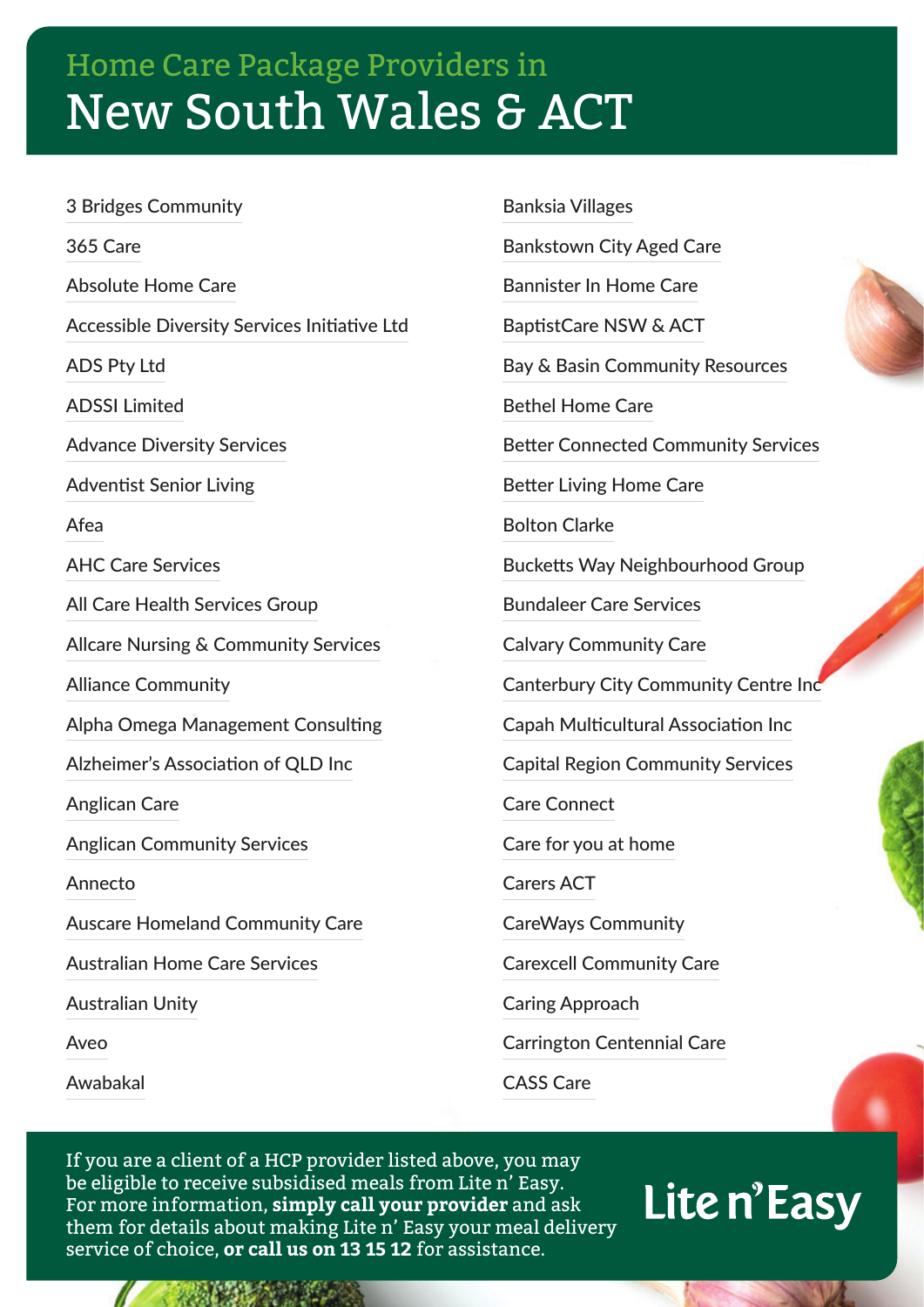Catholic Healthcare **CatholicCare** CatholicCare Sydney CatholicCare Wollongong **CCNB** Chester Hill Neighbourhood Centre Inc Co.As.It Coast Community Connections Coastwide Community Care Community Care Options Community Gateway Community Home Care Service Community Options Inc Community Services #1 Connectability Australia Cooinda Coonabarabran Cowra Retirement Village Daughterly Care Community Services Dedicated Carers Dementia Caring Australia Dubbo Area Nursing Service **EACH** Elderly Home Care Solutions

Eurobodalla Shire Council Feros Care Five Good Friends Focus Care and Disability Services Forrest Community Services Garden Village Home Care Goodwin Aged Care Services Gratis Home Care Group Homes Australia HammondCare at Home Happy Living Home Care Packages Harbourside Haven Villages Healthcare Australia HenderCare Hills Nursing Holdsworth Community Home Care Assistance Home Instead Central Coast Home Instead Gosford Home Instead Lower North Shore & North **West** Home Instead Nepean and Blacktown Home Instead Newcastle

If you are a client of a HCP provider listed above, you may be eligible to receive subsidised meals from Lite n' Easy. For more information, **simply call your provider** and ask them for details about making Lite n' Easy your meal delivery service of choice, **or call us on 13 15 12** for assistance.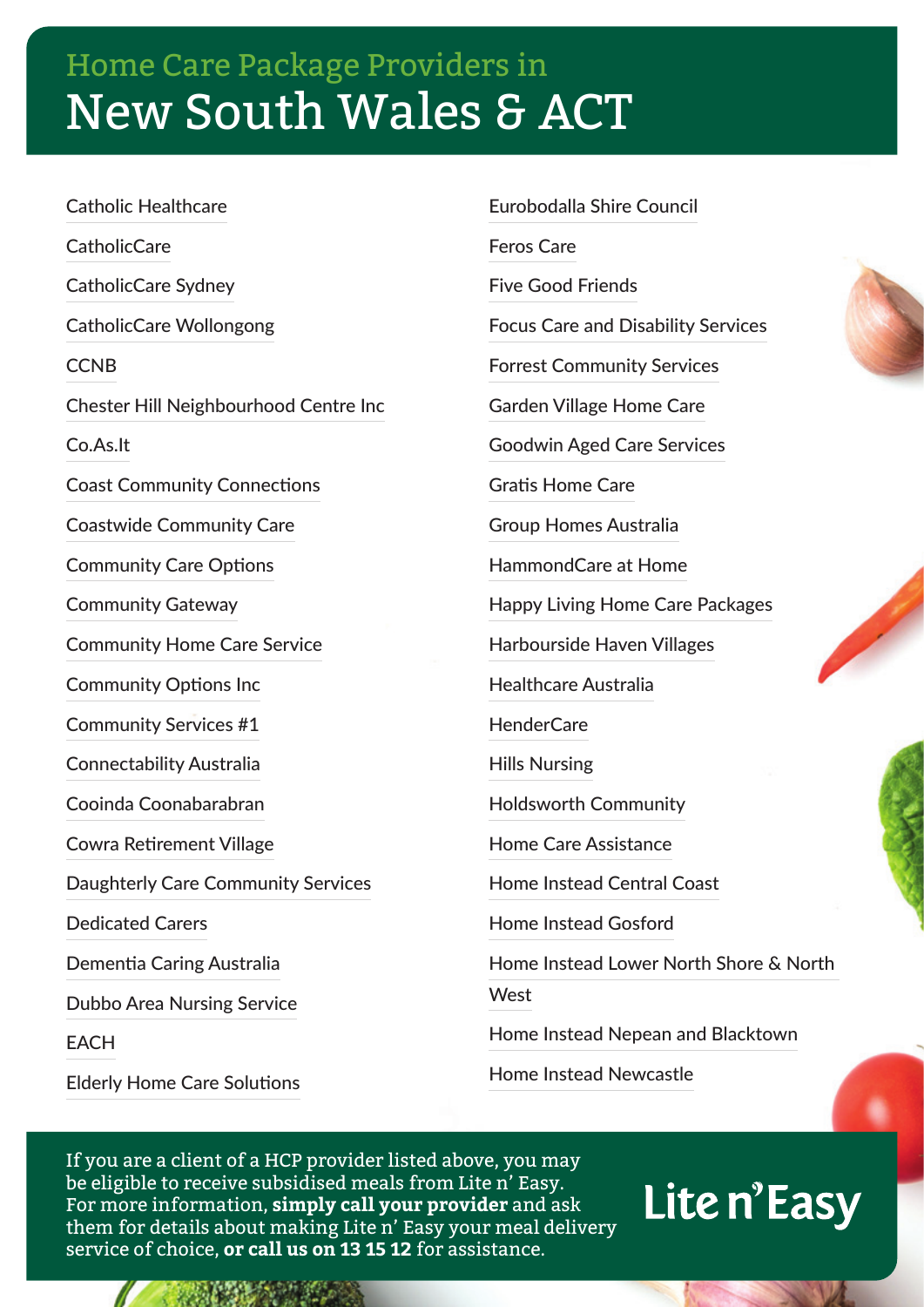Home Instead Upper North Shore HomeMade Support Hunter Healthcare Group Hunter Nursing Illaroo Co-operative Aboriginal Corporation Illawarra Aboriginal Corporation Inasmuch Community Home Care Integratedliving Interchange Intereach IRT Group Islamic Women's Association of Australia J Star Health Care Services Jali Local Aboriginal Land Council Jesmond Aged Care Jewish Care Just Better Care Just Better Care Eastern Suburbs Just Better Care Hawkesbury Nepean Just Better Care Newcastle Hunter Just Home Care Packages KA Aged Care Kare Seniors Home HCP

KNC Kogarah Community Services **KOPWA** Kurri Kurri Community Services LDK Let's Get Care Life Without Barriers Lifetime Connect Linked to Life LiveBetter Community Services Live-Well Homecare Living Choice Living Made Easy NSW Local Guardians Maitland Community Care Services Manning Support Services Marco Polo Aged Care Services Ltd Mayo Home Nursing Service McLean Care Meditech Staffing Mercy Health

Mercy Services

KinCare

If you are a client of a HCP provider listed above, you may be eligible to receive subsidised meals from Lite n' Easy. For more information, **simply call your provider** and ask them for details about making Lite n' Easy your meal delivery service of choice, **or call us on 13 15 12** for assistance.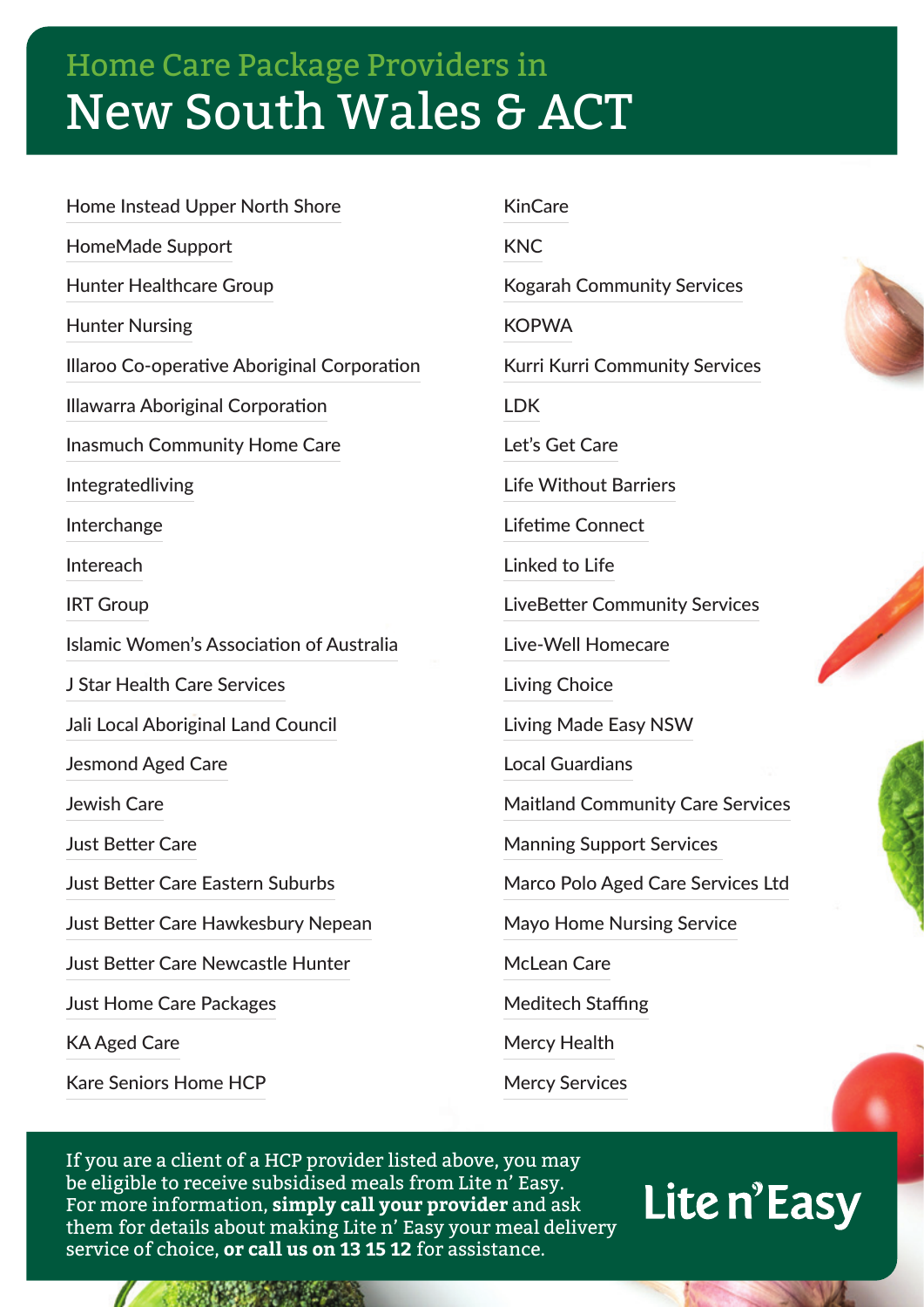Merton Living Mid North Coast Home Nursing Midcoast Assist Milton Ulladulla Nursing Agency Mobility Aged Care Multicultural Care Multicultural Communities Council of Illawarra Ltd Muslim Care My Guardian myHomeCare Nandebri Home Nursing Nationwide Care Plus Neighbourhood Central New Age Community Services New Home Care Pty Ltd Newcastle & District Nursing Service Northern Coalfields Community Care Northern Settlement Services Ltd Northside Community Service Novacare Community Services NSW Home Support Services

NVC Group

Omnicare Alliance Osan Ability Assist Our Lady of Consolation Aged Care & Services Ourcare Services Oxley Home Care Pearl Home Care Greater Parramatta Pearl Home Care Sydney North West Pearl Quality Home Care Pinnacle Community Services Presbyterian Aged Care Prestige InHome Care Regal Health Relative Care Home Support Services Retire Australia Care & Services RFBI Care at Home Right at Home Right at Home Lower North Shore Right at Home Southern NSW Right at Home Sydney Inner West Right at Home Sydney Northern Beaches RSL LifeCare

Sapphire Coast Community Aged Care

Sawtell Home Care

If you are a client of a HCP provider listed above, you may be eligible to receive subsidised meals from Lite n' Easy. For more information, **simply call your provider** and ask them for details about making Lite n' Easy your meal delivery service of choice, **or call us on 13 15 12** for assistance.